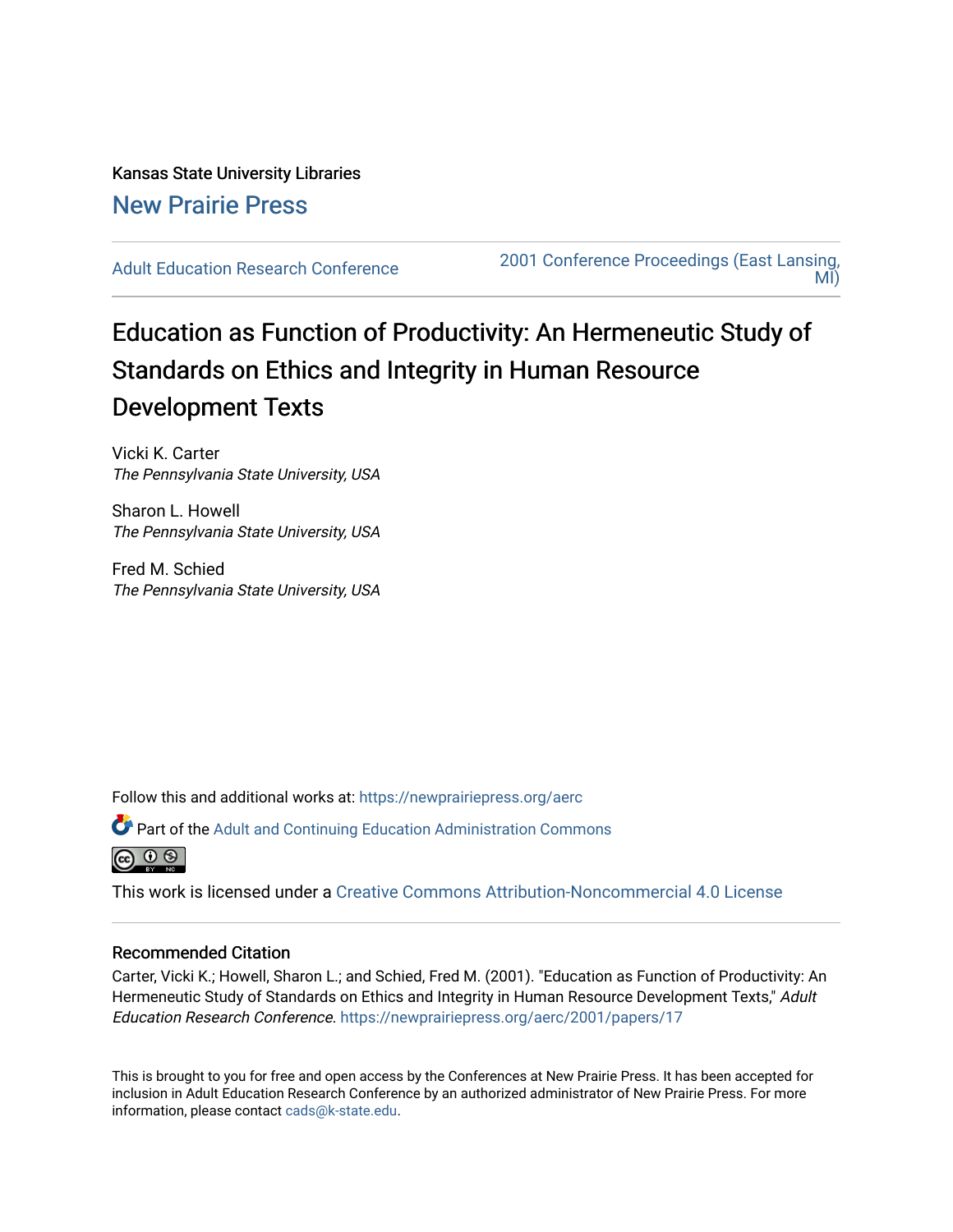# **Education as Function of Productivity: An Hermeneutic Study of Standards on Ethics and Integrity in Human Resource Development Texts**

Vicki K. Carter, Sharon L. Howell, Fred M. Schied The Pennsylvania State University, USA

# **Abstract: This critical hermeneutic analysis of the AHRD Standards on Ethics and Integrity and six HRD textbooks identifies unexamined assumptions and silences related to the practice of HRD.**

## **Overview**

The Academy of Human Resource Development (AHRD) recently adopted a document titled *Standards on Ethics and Integrity* whose intent is to ". . . provide guidance for HRD professionals engaged in practice, research, consulting, and instruction/facilitation/ teaching" (AHRD, 1999, p.1). The Academy, the largest and most influential academic organization concerned with HRD, argues that these standards provide ". . . both universal principles and limited decision rules" (p. 1). In effect, by attempting to set standards for ethical behavior, the Academy seeks, as the document notes, to ". . . control work-related conduct" (p. 1). Briefly, the Standards are organized around seven principles: competence, integrity, professional responsibility, respect for people's rights and dignity, concern for others' welfare, and social responsibility. The document then discusses specifics that attempt to ". . . provide standards of conduct and set forth a common set of values for HRD professionals" (p. 1). However, codes of ethics and standards serve other social and political functions as well.

### **The Social and Political Functions of Ethics and Standards**

Bledstein (1976), Carlson (1988), and Cunningham (1988, 1992) have noted that formalizing codes of conduct for practice are a primary way in which fields become professionalized. In his critique of a code of ethics for adult educators, Carlson (1988) addresses the issue of professionalization and its connection with social control: "The slippery path of professionalization leads to the monopoly by an elite over an area of practice" (p.166). Standards and codes become ways in which fields of practice define what constitutes knowledge and who controls that knowledge. Bledstein (1976) in his classic study of the rise of the first professions noted that attempts at defining and controlling knowledge resulted in a process by which ". . . clients found themselves compelled to believe on simple faith that a higher rationality called scientific knowledge decided one's fate. The professional appeared in the role of a magician casting a spell over the client and requiring complete confidence; and the client listened to words that often sounded metaphysical and even mystical" (p 94). Bledstein concludes that all subsequent professions have followed the footpath tread by these first organizations as a means to shape ". . . monopolistic control of an area of social interaction" (Carlson, 1988, p.165.). The fundamental issue, hidden behind the rhetoric of codes and standards, is who has the power to determine what constitutes ethical action? It is this question of power that becomes paramount.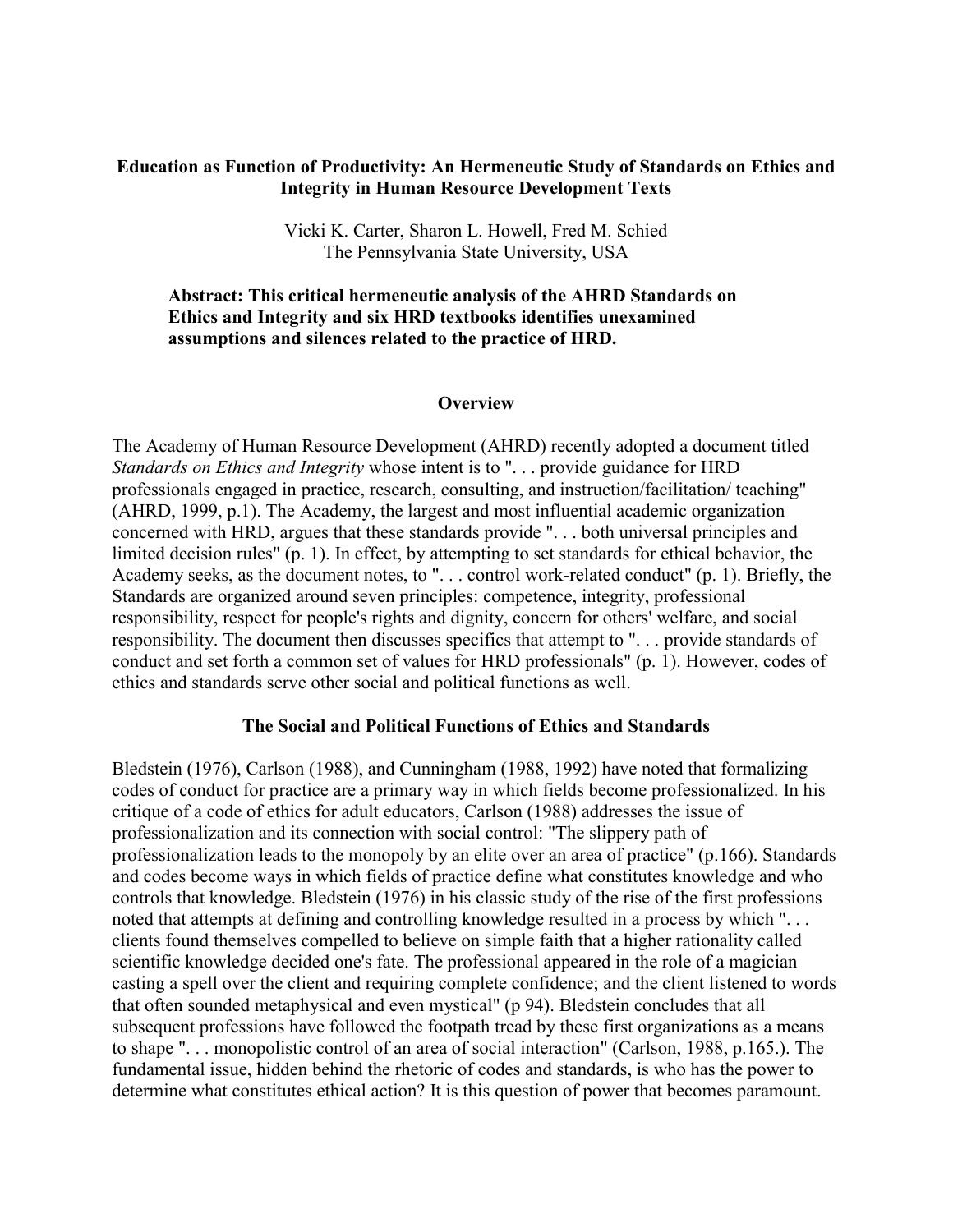As Cunningham (1988) has stated, ". . . ethics is being socially defined in the political arena of practice. Our personal values, our social roles are socially constructed and defined by our socially constructed reality. The reality . . . is defined and controlled by groups that are dominant" (p.139). Thus, "[c]odes of ethics freeze the oughts in time and space, tend to decontextualize normative behavior, privilege those in power positions, and inhibit the ability of individuals or groups to reconstruct social reality" (Cunningham, 1992, pp. 107-108). As noted in the standards themselves, "Adherence to these standards . . . adds to the further definition and clarification of HRD as a profession" (AHRD, 1999, p.1). For adult educators, it is important to critically investigate the social, political, and epistemological bases of educational and professional standards.

By codifying and setting boundaries for the behavior of HRD practitioners, AHRD *Standards* provide insight into the expected practice of HRD professionals. The social and political function of the Academy's *Standards* must remain in the forefront when adopting, analyzing and implementing HRD texts, policies, and practice. It is in this form of analysis that questions about ethics and integrity from differing perspective and from a variety of interests can be addressed. Using the recently developed document on AHRD *Standards* as a template, this study examined how the discourse of standards and ethics plays out in texts used in core HRD graduate courses. The overarching purpose of this investigation was to expand the continuing discussion of ethics through critical hermeneutic analyses of key literature within HRD.

# **Theoretical Framework**

Critical theory, cultural studies and hermeneutic analysis informed this study. Critical theory is concerned with power (Carspecken, 1996). Different forms of power define whose voice is accorded importance within communities, institutions and society. AHRD Standards cannot be examined without looking at elements of culture, history, and configurations of power. It is within these relationships and complex configurations of power that workplace education is shaped and the ethics and values are created. Cultural studies provide a means of understanding interpretations in context. This research was based upon a critical approach to integrating academic knowledge into the lived experiences of people (Frow & Morris, 2000). This integration meant examining whose experiences relate to representations within the texts. Thus the researcher's task involves taking into account the broader context and the complexities of peoples' lives, not just an instrumental notion of work.

Critical hermeneutics is a complex process of interpretation and evaluation. Critical hermeneutic "methods" are not simply successive independent steps of inquiry or methodological rules but are, rather, interpretive practices that interact with one another, the text, language systems, ideological frameworks, socio-political contexts, and positionality of the interpreter (Madison, 1990). Hermeneutics is interested in bringing out and speaking from tensions, uncertainties, and ambivalence while affirming its own discursive, contextual location within language, culture, experience, and history (Jardine, 1992). The aim of the hermeneutical task is neither one of techno-rationality nor relativism, but one of striving for uncovering obstacles which may result from myopic and limited points of view.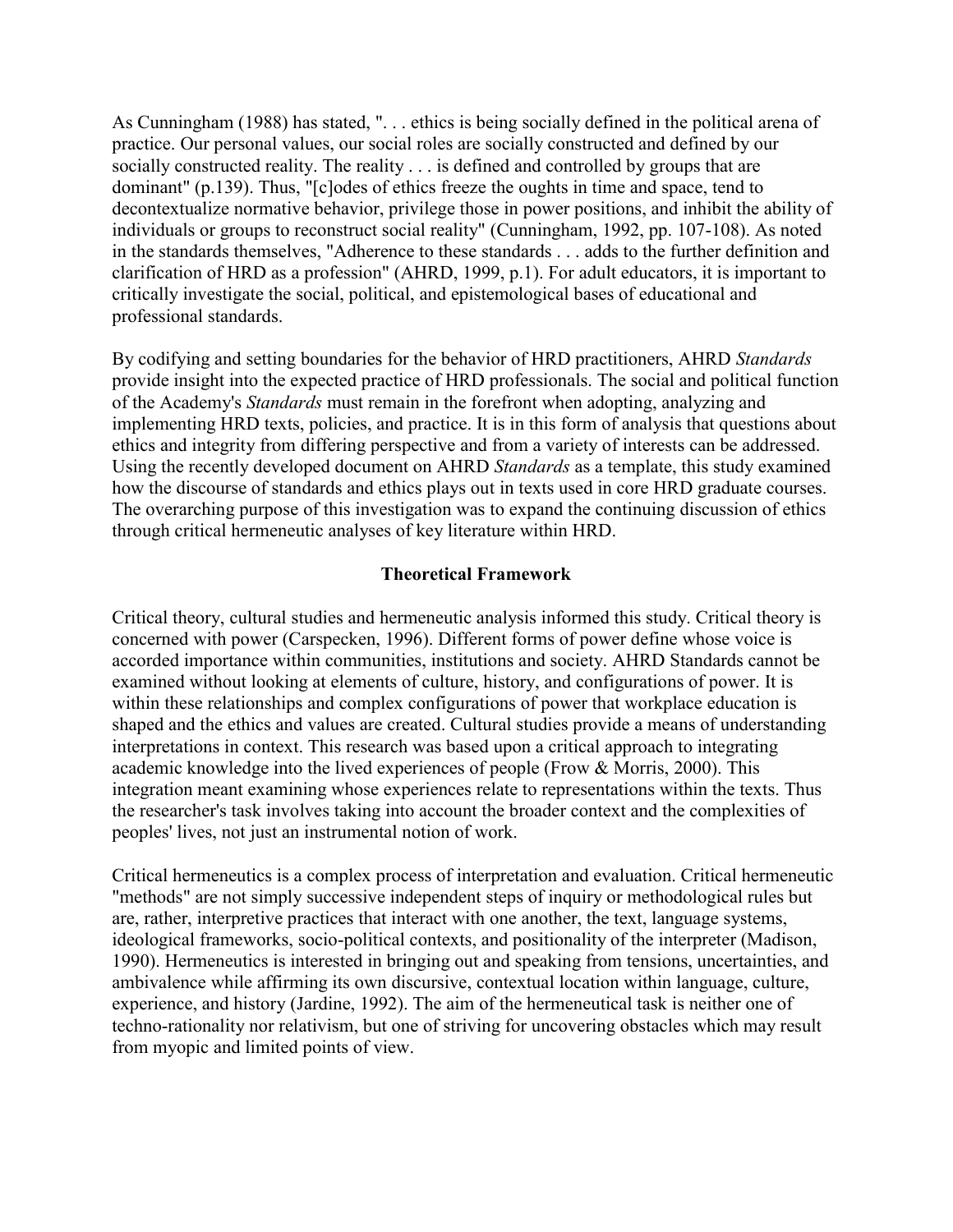The inherent attributes of hermeneutics are educational and epistemological because of the "calling forth" of the assumptions, presumptions, and ways of knowing which surround the daily lives of human beings. It is a form of inquiry open to a generative renewal that is profoundly interested versus "disinterested" and therefore links up "essentially rather than accidentally with education" (Jardine, 1992, p. 120). This essential link to education elicits thoughts of Freire's contribution of the notion of critical consciousness and education as a means, in this study, to scrutinize the conditions under which workers operate and uncover the generative themes that shape those conditions. The generative themes within a culture are pivotal ontological and epistemological features in critical analysis. The idea of generative themes is an avenue for exploring and employing words, narratives, phrases, and idiosyncratic ways of speaking or talking which bring to the surface concealed issues and problems affecting a group. The identification of generative themes which are relevant and meaningful to a group are preparatory work that assists in understanding and revealing a group's social reality, an activity constituting the very condition of human inquiry (Gadotti, 1994).

### **Research Design**

Following Ryan & Bernard (2000), a purposeful sample of texts used in core graduate level courses at universities offering a graduate degree in HRD or closely related field were selected for analysis. These texts formed the grounding for the narrative analysis undergirding the three theoretical approaches (critical theory, cultural studies, hermeneutic analysis). The texts informed the research about patterns of language, identity, ideology, and hegemony as the precepts of critical cultural studies and the hermeneutic process continuously questioned statements, concepts, categories, subjects treated, and perspectives offered. During the collection phase, data were read, re-read and a formative coding scheme was used. The data were then grouped into detail-level "meaning units." In the summative phase of coding, the categories and descriptions were more interpretive and led to thematic searching for relationships, a search for patterns, and explorations of gaps and emphases (Lincoln & Guba, 1985). This research examined complexities involving the core, structure, and context of how AHRD Standards are represented. These representations are hermeneutic because of the inseparability of understanding and interpretation, the combining of "the phenomenological task of description with the interpretation of meaning" (Leavitt, 1994, p.16). From this analysis the following questions were addressed: How is ethical conduct defined and discussed in the literature? What socio-political and ideological messages are encoded in the texts incorporated in HRD classes? What epistemological elements, messages, patterns, and themes are embedded in the texts?

### **Findings: The Loudness of Silence**

In 1970, the term "human resource development" was defined by Nadler and Nadler (1989) as learning experiences, specifically training, education, and development, organized and provided by employers during certain periods of time in order to encourage improvement of performance and/or personal growth of employees. The term HRD has unfolded as an overarching concept for adult learning in the workplace, a way to organize learning for performance change, as well as an emerging discipline. About the mid-1980s, the emphasis of HRD shifted to competency models, a focus on technological changes, and integrating training, career, and organization development as a means to improve employee effectiveness. Around 1989, growing concerns about the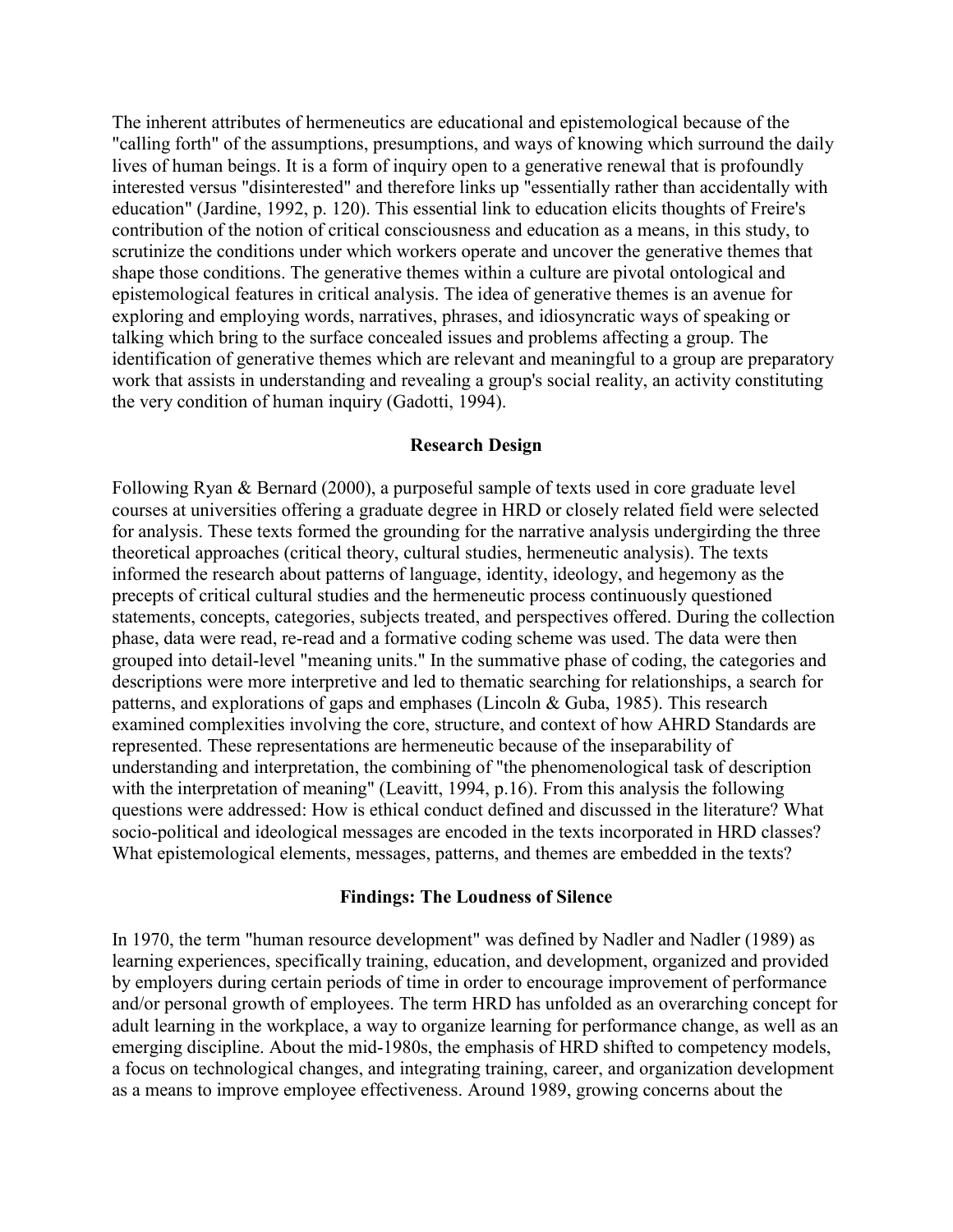economic aspects of HRD accented systems approaches, and the emergence of organizational and individual learning. Finally, during the 1990s, HRD specialists emerged not only as teachers, facilitators, and learning specialists, but also as strategic advisors, systems developers, organizational design and change consultants, career counselors, researchers, and performance consultants. As a result of the ways the field has taken shape, today's HRD practitioners seek organizational leverage and leadership in all aspects of human resource practices including elements that involve human morality and ethics (McLagan, 1996).

In this ever-evolving venue, however, questions about education - including for whom, for what purpose, and for whose benefit - must be raised because HRD is typically paid for, constructed, and delivered under the auspices of an employer. HRD has not explored in depth its own historical and socio-economic basis, the ramifications of representing human morality and ethics in corporations, or the endemic conflict of priorities and values between employed and employer. Therein lies a profound contradiction for HRD practice and theory, for employer-driven HRD provides management significant measures of worker control in contradiction to, or concurrent with, HRD's claims assist in developing a productive and empowered workforce.

In reviewing the chosen texts, we found most remarkable the absence of discussions on ethics, values, and integrity except in the area of research processes and treatment of human subjects. Rothwell and Sredl (1992) include a chapter on ethics that does go beyond basic principles of human subject standards, delineating thirteen major ethical issues. However, Rothwell and Sredl's discussion identifies the strongest values as organizational - stemming from three major sources: 1) Individual values of chief power brokers and decision-makers; 2) Experiences and past actions of the organization; 3) The nature of the business (p. 196). Moreover, ethics are equated to illegal activities. "Ethics has emerged as a matter of growing concern to corporate America. . . . Nearly 66 percent of the largest U.S. industrial corporations have been cited in one or more illegal incidents between 1975 and 1984" (p. 189).

Marquardt and Engel (1993) highlight the importance of global HRD because it teaches employees to operate within an international frame of reference. Global HRD's training and development benefits include "1. Improved abilities to identify viable business opportunities; 2. Reduced waste of resources on ill-conceived ventures; 3. Increased competitiveness around the world; 4. Improved job satisfaction and retention of overseas staff; 5. Less business lost due to insensitivity to cultural norms; 6. Improved effectiveness in diverse business environments" (p. 5-6). There is no discussion about ethics and values vis-à-vis globalization and its social ramifications, but embedded within there are assumptions about ethics and values. For example, the assumption is that globalization is good because it benefits corporations and organizations.

DeSimone and Harris (1998) note that all HRD programs are efforts to change employee behavior. However, they do not discuss the ethical implications of changing people's behavior an absence that uncovers a disconnected, instrumental view of HRD practice. Therefore, one problem with leaving the more complex ethical implications of behavioral change unexamined is that HRD professionals can, in fact, be competent, ethical, and full of integrity without having discussed what is inappropriate. This lack of concern disconnects the field from notions of people's rights and dignity, concerns for social justice, issues of income disparity and a living wage for all the world's workers, and recognition of the overriding power of the bottom line.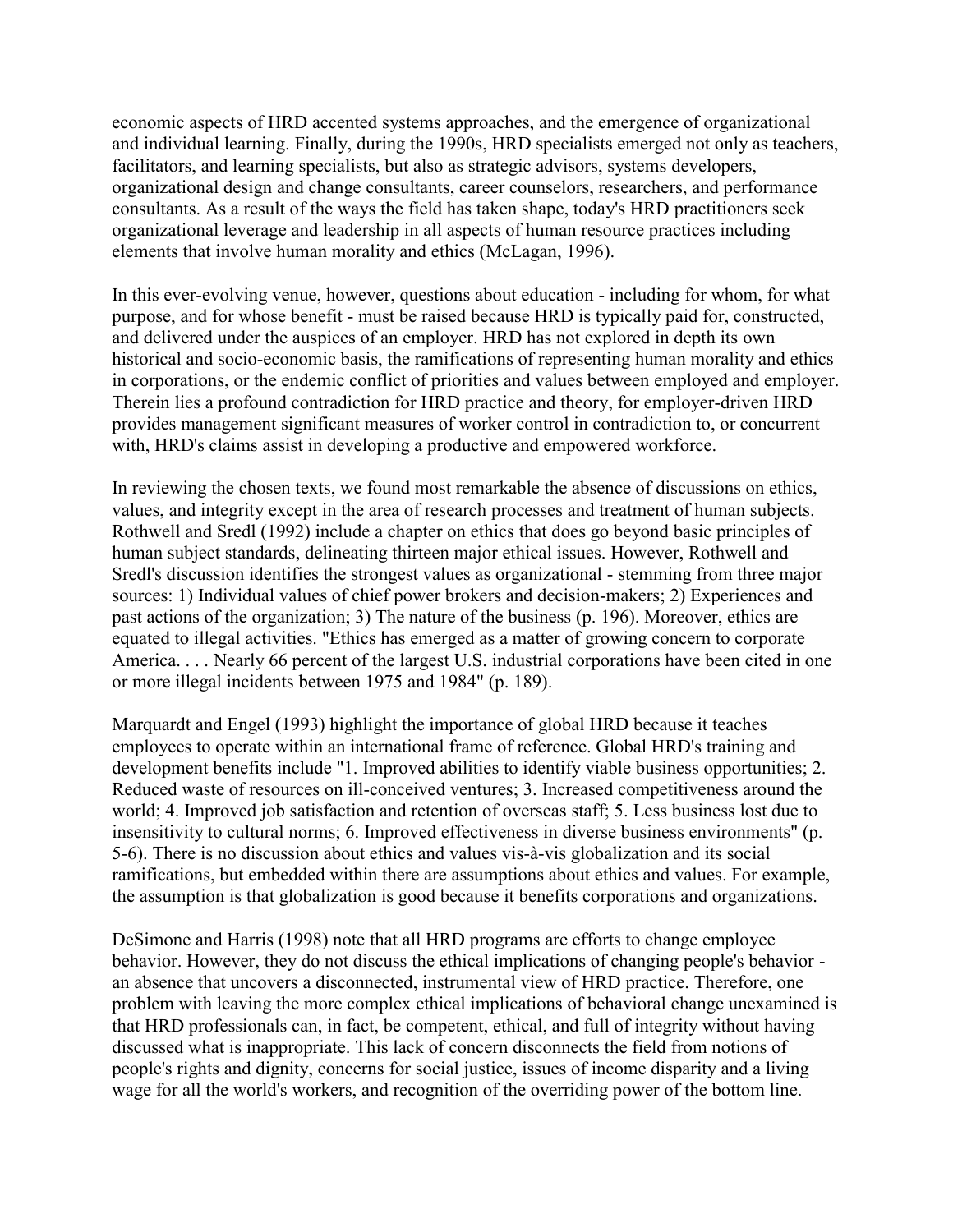These HRD texts, consequently, are empty, almost amoral, discussions of behavioral change with no references to the standards the field has set for itself or the complexities they claim to address.

Knowles, Horton and Swanson (1998) state in their *Definitive Classic in Adult Education and Human Resource Development:* "Care must be taken to avoid confusing core principles of the adult learning transaction with the goals and purposes for which the learning event is being conducted. They are conceptually distinct, though as a practical matter may overlap considerably. Critiques of andragogy point to missing elements that keep it from being a defining theory of the *discipline of adult education* . . . not of *adult learning*. Grace, for example, criticizes andragogy for focusing solely on the individual and not operating from a critical social agenda or debating the relationship of adult education to society (Grace, 1996). This criticism reflects the goals and purposes of adult education. Human resource developers in organizations will have a different set of goals and purposes, which andragogy does not embrace either" (p. 2). Accordingly, adult learning is not about goals, but about transactions. We find, and believe, adult learning is *all about goals*. Their perspective is, at best, disingenuous. The authors continue: "It is beyond the scope of this introductory book to address the many dimensions of the theoretical debate raised in academic circles. Our position is that andragogy presents core principles of adult learning that in turn enable those designing and conducting adult learning to build more effective learning processes for adults. It is a transactional model in that it speaks to the characteristics of the learning transaction, not to the goals and aims of that transaction. As such, it is applicable to any adult learning transaction, from community education to human resource development in organizations" (p. 2). This HRD text, and the field of practice, intermix learning with goals and claim that HRD professionals take a neutral stance. Yet when discussions of the AHRD Standards are examined, they have been defined *within* an organizational context *for* specific goals and purposes. In the context of planning, implementing and evaluating the learning process itself, values are embedded. It cannot be a neutral or goal-less process (transaction) because to engage is to bring to the table values, ethics, politics, and power.

Gilley and Maycunich (1992) name 25 deadly *sins* of HRD professionals, none of which address ethical issues. Examples of deadly sins include: 1. failing to develop a philosophy of HRD dedicated to achieving organizational results; 6. failing to develop a systems approach to organizational change and development; 17. failing to identify organizational and performance needs; 19. failing to design and develop performance improvement and change interventions that maximize organizational performance; 24. failing to improve the image and credibility of HRD within an organization. The use of language is organizational, instrumental management rhetoric. They fail to design interventions that explore and help achieve ethics and integrity in the field.

One of the conclusions we came to after reading these texts was that an HRD practitioner could operationalize all seven principles, all thirteen ethical issues, all three major values, avoid all 25 deadly sins, etc., and still be unethical and act without integrity. Much of these authors' discussions on ethics revolved around issues of research confidentiality and human subject protection - issues obvious to researchers. The discussions were geared to achieving organizational goals and maximizing human performance regardless of ethics. Absent were tough issues such as questioning the integrity and ethics of emotionally and psychologically manipulating workers for the benefit of the organization. Where for example are suggestions for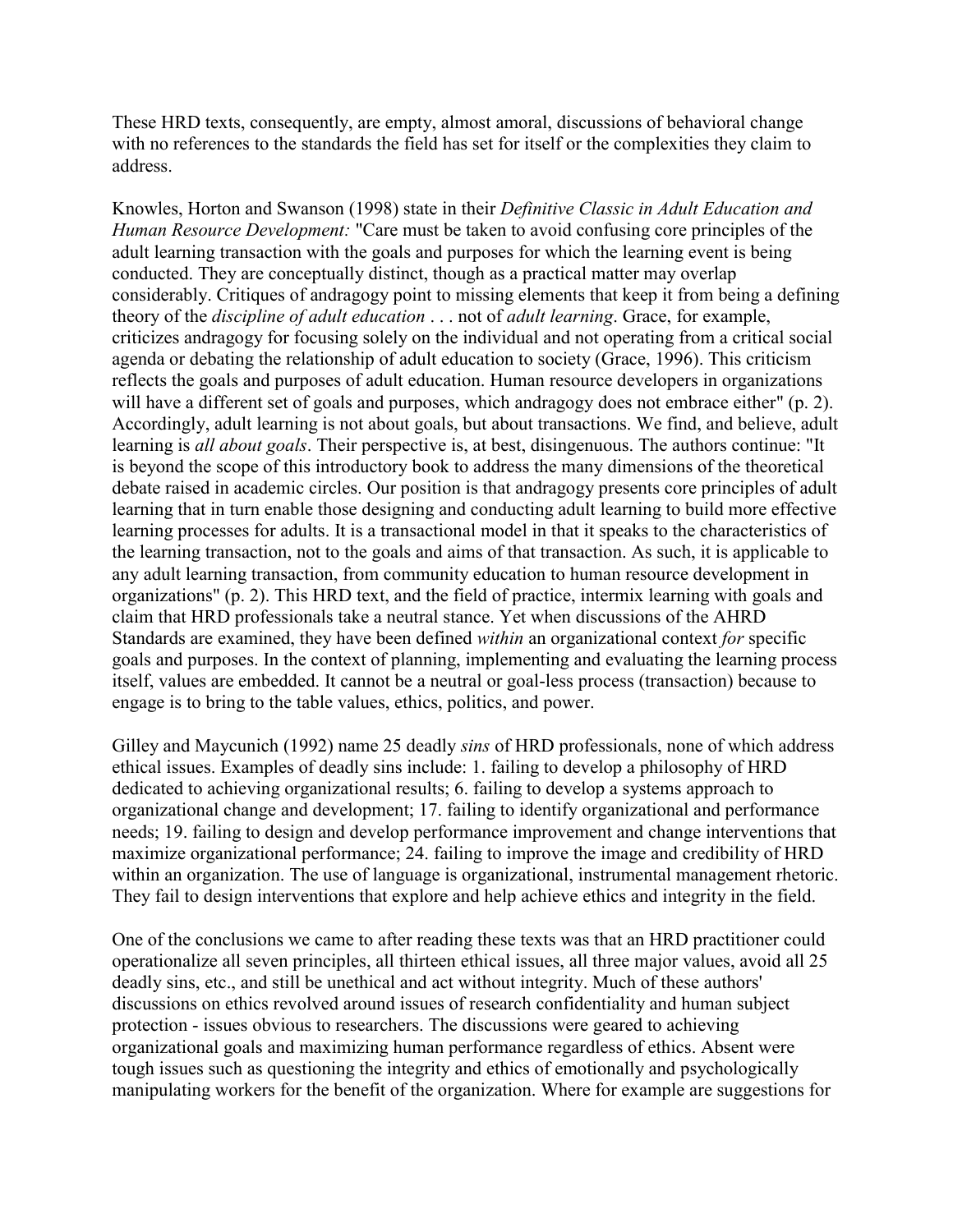training programs that address corporate damage to the environment, courses that seek to highlight corporate responsibility for employee, community, and global society, programs to examine runaway individual and corporate acquisitive materialism, or training that assists employees to democratically and fully participate in organizational decision-making.

## **Implications**

For adult education, this study raises troubling questions. Our findings question whether the AHRD *Standards* are partially a diversion, a way to obscure useful activities of dissenting, fostering competing dialogues, developing real intellect, facing issues of democracy, equality, and social justice. The study asks whether standards help create a sustainable society - a society that satisfies its needs without diminishing the prospects of future generations. Critical workplace educators argue that the context in which HRD practitioners work includes notions of integrity and ethics regarding the purposes of products and services produced, and how those products and services are produced. Finally, the study suggests concerns that must continue to be addressed by adult educators if standards are to reflect the complexity of learning within the new workplace.

## **References**

AHRD. (1999). *Academy of human resource development: Standards on ethics and integrity.* Baton Rouge, LA: Academy of Human Resource Development.

Bledstein, B. J. (1976)*. The culture of professionalism: The middle class and the development of higher education in America.* New York: Norton.

Carspecken, P. F. (1996). *Critical ethnography in educational research: a theoretical and practical guide.* New York: Routledge.

Carlson, R. A. (1988). A code of ethics for adult educators? In R. Brockett (Ed.), *Ethical issues in adult education* (pp. 162-177). New York: Teachers College Press.

Cunningham, P. M. (1988). The adult educator and social responsibility. In R. Brockett (Ed.), *Ethical issues in adult education* (pp. 133-145). New York: Teachers College Press.

Cunningham, P. M. (1992). Adult and continuing education does not need a code of ethics. In M. W. Galbraith & B. R. Sisco (Eds.). *Confronting controversies in challenging times: A call for action* (pp. 107-113). San Francisco: Jossey-Bass.

DeSimone, R. L., & Harris, D. M. (1998). *Human resource development* (2nd ed.). Fort Worth, TX: The Dryden Press.

Frow, J., & Morris, M. (2000). Cultural studies. In N. K. Denzin & Y. S. Lincoln (Eds.), *Handbook of qualitative research* (2nd ed.) (pp. 315-346). Thousand Oaks, CA: Sage.